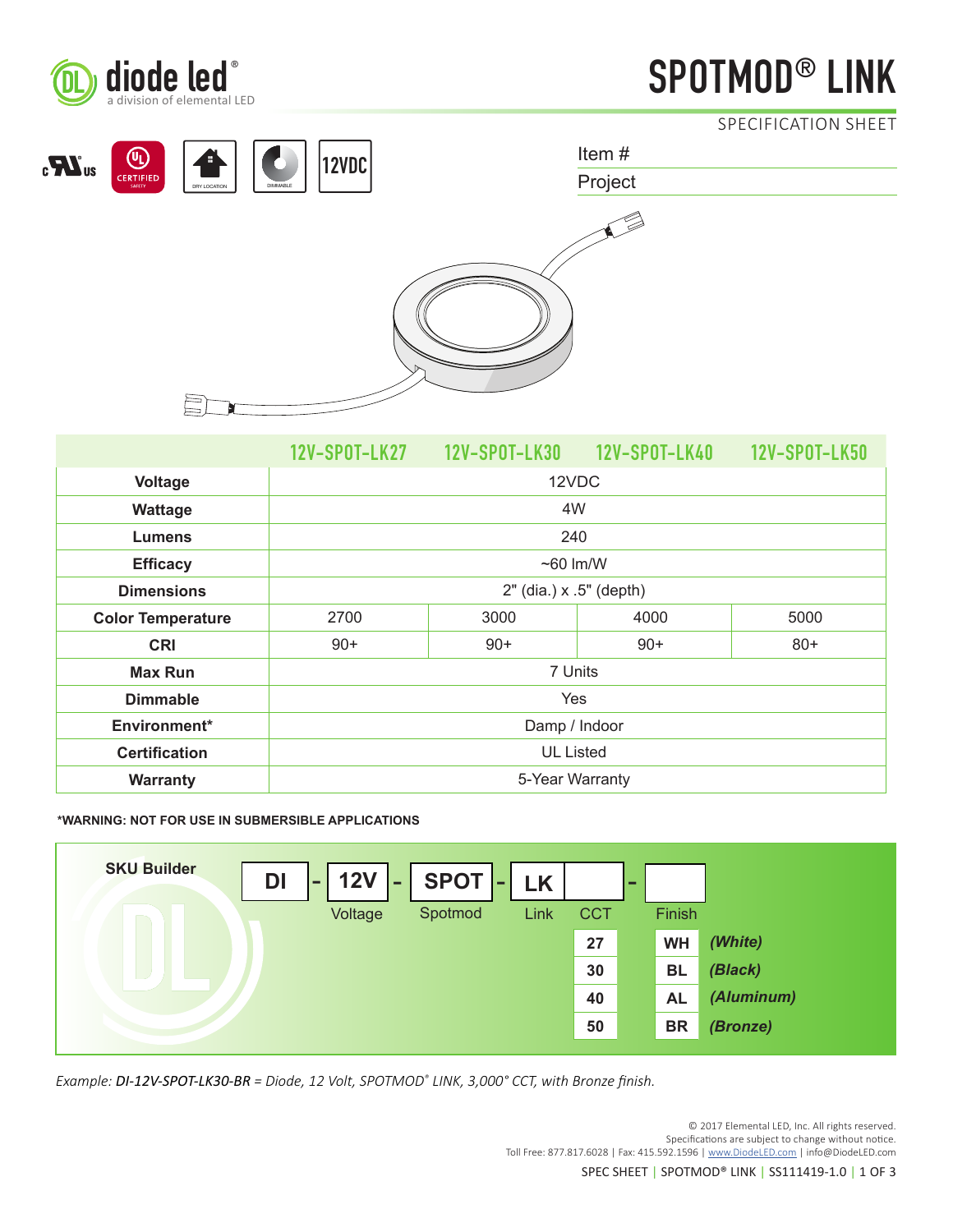# SPOTMOD® LINK

### SPECIFICATION SHEET

## SPECIFICATIONS

- Mounting: Surface or Recessed
- Ambient Temp1 : -4 122°F (-20 ~ 50°C)
- Operating Temp<sup>2</sup>: -4 176°F (-20 ~ 80°C)

# COMPLIANCE & REGULATORY APPROVALS

## **Safety**

• UL Listed 2108. UL 1598 / CSA 250.0-08, UL 8750. UL 879 / CAN/CSA-C22.2 no. 207-M89. E469769 (UL Listed), E469770 (SAMS Manual).

### **INCLUDED ACCESSORIES**

A. (2) Mounting Screws



# ADDITIONAL ACCESSORIES

| <b>ITEM#</b>   | <b>DESCRIPTION</b>                                                                                                                                    |  |
|----------------|-------------------------------------------------------------------------------------------------------------------------------------------------------|--|
| DI-SPOT-LK-ADP | SPOTMOD LINK 1ft.<br>2-pin (male) to DC (fe-<br>male) Adapter Cable<br>Dimensions: 12 x 0.45<br>in. (L x Dia) Color:<br><b>White</b>                  |  |
| DI-SPOT-5EXT   | SPOTMOD TILE and<br>LINK 5 ft 2-pin male<br>to female Extension<br>Cable<br>Dimensions: 60 x .25 x<br>.25 in. $(L \times W \times H)$<br>Color: White |  |



- 1. Do not install product in an environment outside the listed ambient temperature. Exceeding the maximum ambient temperature may damage LED chips, reduce the total lamp life, lumen output, and/or adversely impact color consistency.
- 2. Operating temperature is measured according to the minimum and maximum ambient temperature environment.